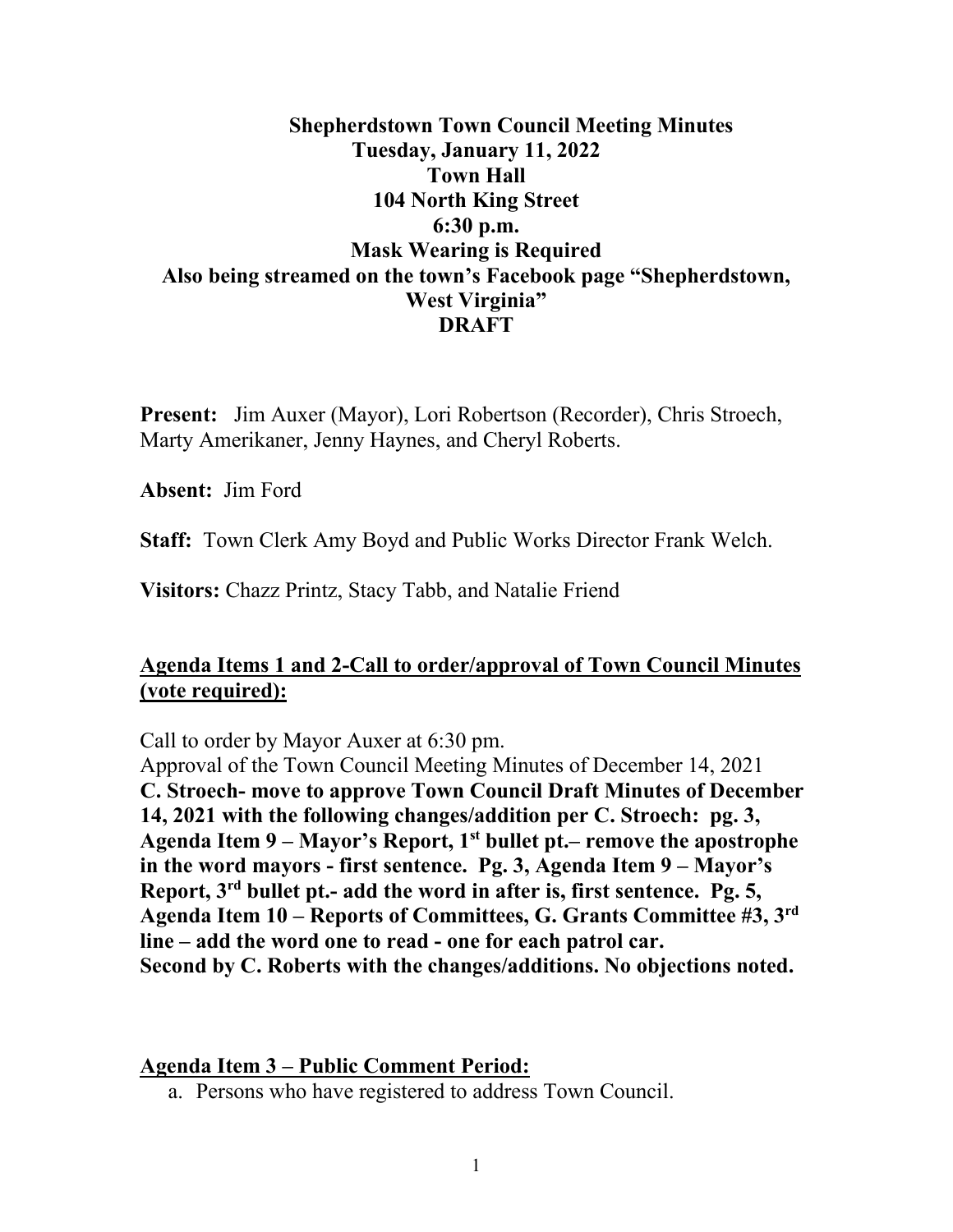b. The Mayor noted that no one emailed him regarding the meeting prior to the meeting with questions or comments.

#### **Agenda Item 4 - Visitors:**

Visitor's comments, if any, are logged in under the specific agenda items.

### **Agenda Item 5 – Public Hearings:**

a. None

### **Agenda Item 6 – Unfinished Business:**

a. None

### **Agenda Item 7 – Old Business:**

 a. Train Traffic – the Mayor stated that he waiting on a response from Prince William County on how they deal with similar train traffic issues.

### **Agenda Item 8 – New Business:**

a. Event Request – Farmer's Market (2 applications) The Mayor spoke to the neighbors and all are ok with it. C. Stroech – are there any changes? N. Friend – no. **M. Amerikaner – move to approve the winter market from 1/6/22 – 3/6/22. Second by L. Robertson. No objections noted.**

**L. Robertson – move to approve the regular Farmer's Market from 3/13/22 – 12/18/22. Second by J. Haynes. No objections noted.**

b. Tobacco Warehouse Lease to Ascend WV Program

S. Tabb- is a resident outside of the corporation. She uses the river access Riverfront Park and was concerned about what area around the Tobacco Warehouse is being considered in regards to parking.

C. Printz, attorney for the corporation – gave an overview of the process and the next steps to be taken. The proposed use is a positive gain for the town to put the warehouse to use, as it has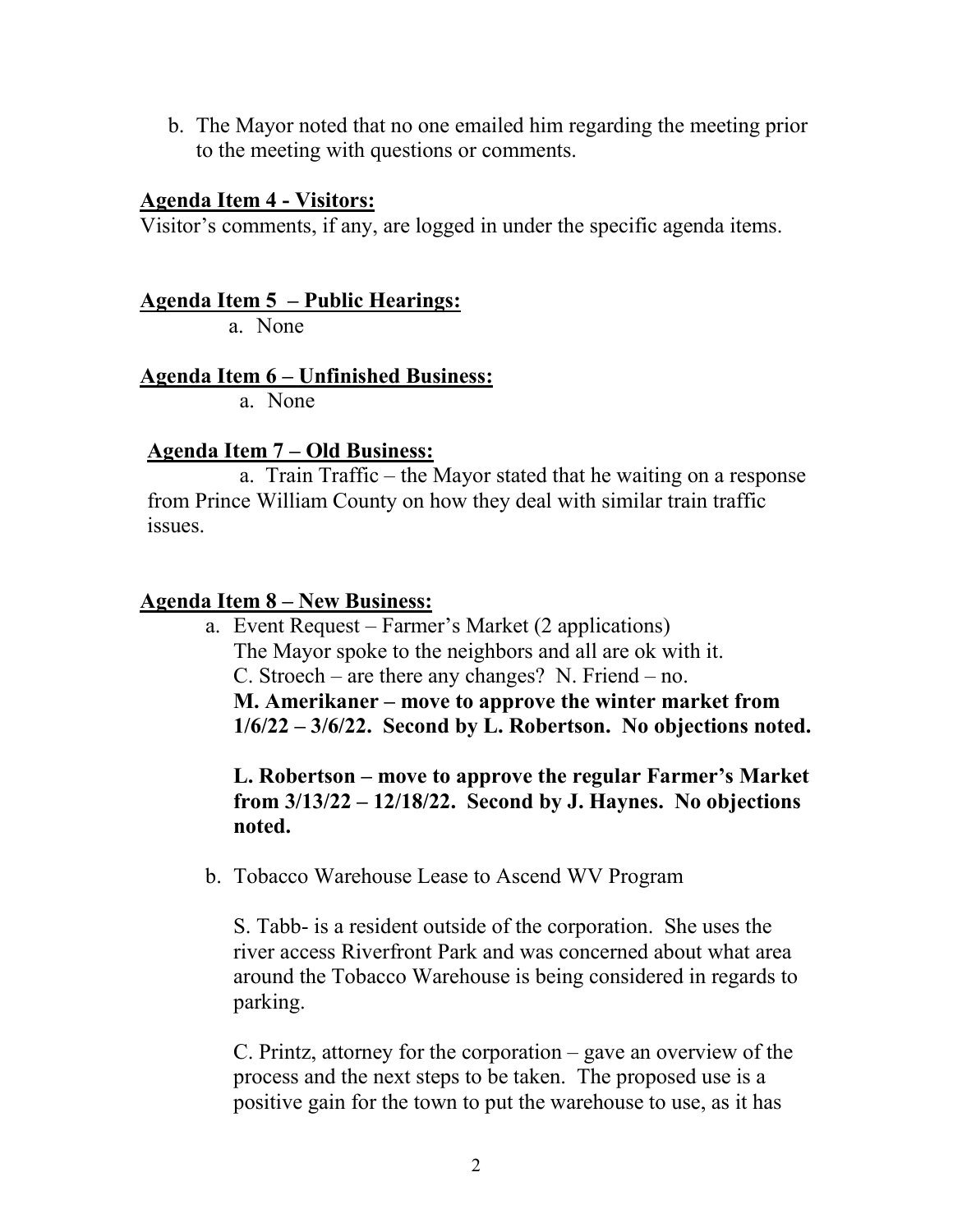been vacant for a very long time. Ascend is willing to spend 2 million dollars. The town will be responsible for the exterior maintenance. The corporation will charge WVU \$1.00 a year. We have engaged in similar lease agreements over the years in town that have proven to be positive.

\* A lease will get drafted and sent to council and will then have the necessary public hearings. The council would then ratify the lease with the Mayor signing it.

\* WVU has to deal with the zoning issues. It is currently in a conservation use zone. It would have to go to the BZA, get rezoned Residential/Commercial for its proposed use.

\* They would then go to the Historic Landmarks Commission for any improvements.

\* The parking area around the building to the river is leased to DNR and that lease expires April 2022. There is no space for construction/renovation equipment. They would need a temporary use of that property and would have to work closely with DNR to have room for work vehicles.

\* This property is in a flood plain. The town currently pays \$6,000 a year in flood insurance. If the premium increases, WVU should pick up that expense. There may even be restrictions regarding flooding, we don't know yet.

\* There is a contract with the State Historical Preservation Office until 2025. Any work done by Ascend, the SHPO has the right to review the plans.

C. Printz recommends a lease with Ascend. He would like to move forward with negotiations and get a draft lease to the council. He will make Ascend aware of all of the above issues. Mayor – Ascend is aware of the parking and flood plain issues C. Roberts – wants to see the Riverfront Park stay the way it is. She questioned how it would impact those living on N. Princess St.?

L. Robertson – has seen and heard of a lot of good ideas for the use of the warehouse over the years, but nothing has come to fruition. This building needs to be fixed  $up$  – loves the idea. C. Stroech – there are definitely pros and cons and thinks it is worth allowing Chazz to continue to see where it lands. We would have to agree on discussions/agreements between the DNR and Ascend.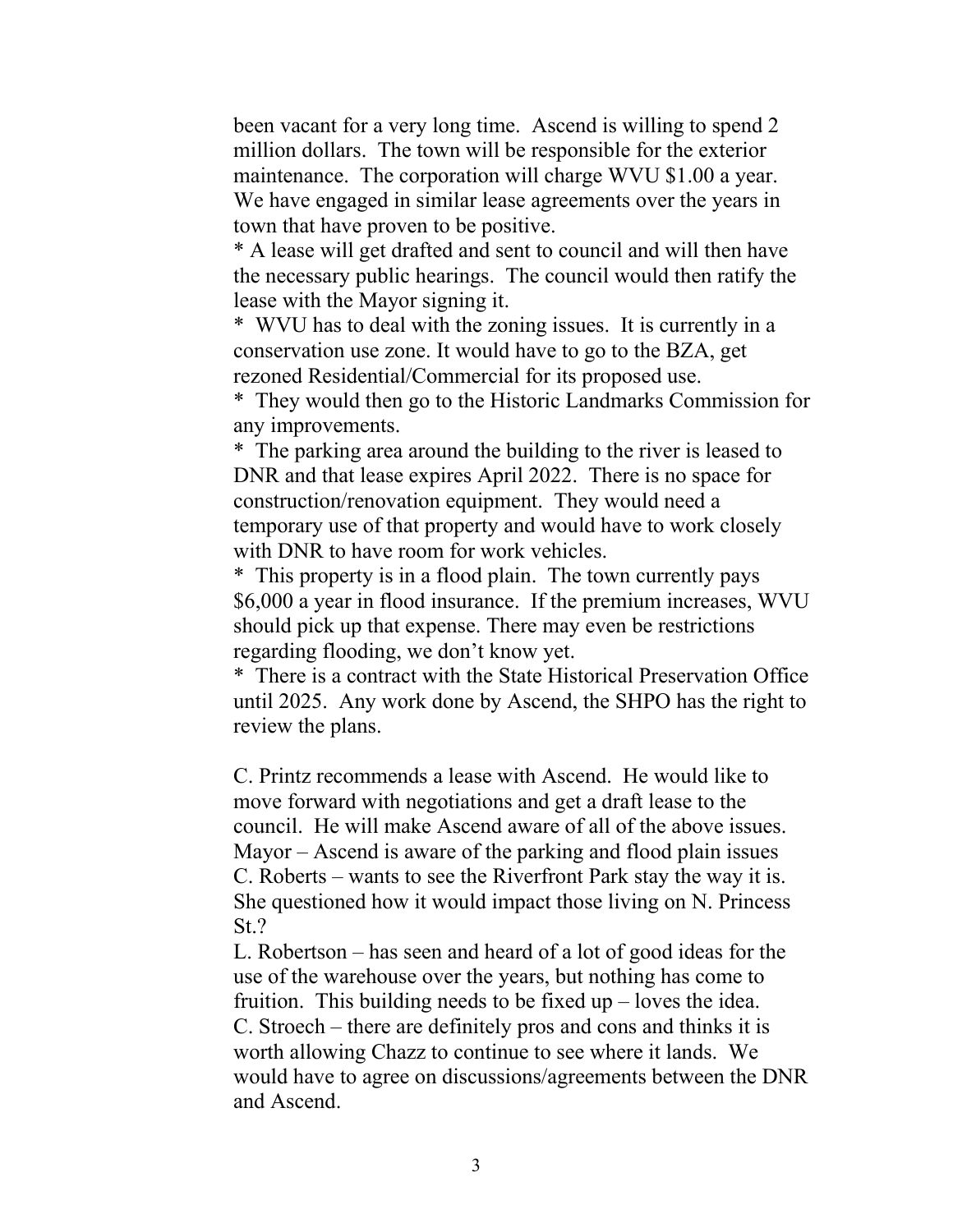C. Printz – we are asking for a lease agreement. They can't sign a lease without our (the corporation's) consent.

Mayor – we will bring Danny Twilley in to discuss any questions that come up.

M. Amerikaner – are they anticipating a quicker timeline?

Ascend does not know the issues we have just discussed.

C, Printz – he will make them aware of these discussions.

The consensus is to allow Chazz to move forward.

### **Agenda Item 9 – Mayor's Report:**

\* SU states as of yesterday all students have been tested – there was a 5.2% positivity rate.

- Bike Path the check has been signed. The DOH did not include a resolution to abide by the contract. That would include the corporation being responsible for the maintenance for 20 years and could be responsible for other costs above the \$200K.
- Masks & vaccinations ask the community to mask up and vaccinate. We can put the mask banners back up.
- Ideas for projects next meeting in February we can look at it.
- Age Friendly group is ready to put out a newsletter.
- Hoping to have the May Day Parade this year.

#### **Agenda Item 10 – Reports of Committees:**

### **A. Finance Committee:**

- 1. Meeting minutes of December 2021
- 2. Finance Reporting:
	- 3. Recommendations a. None

### **B. Parking Committee:**

1. No December 2021 meeting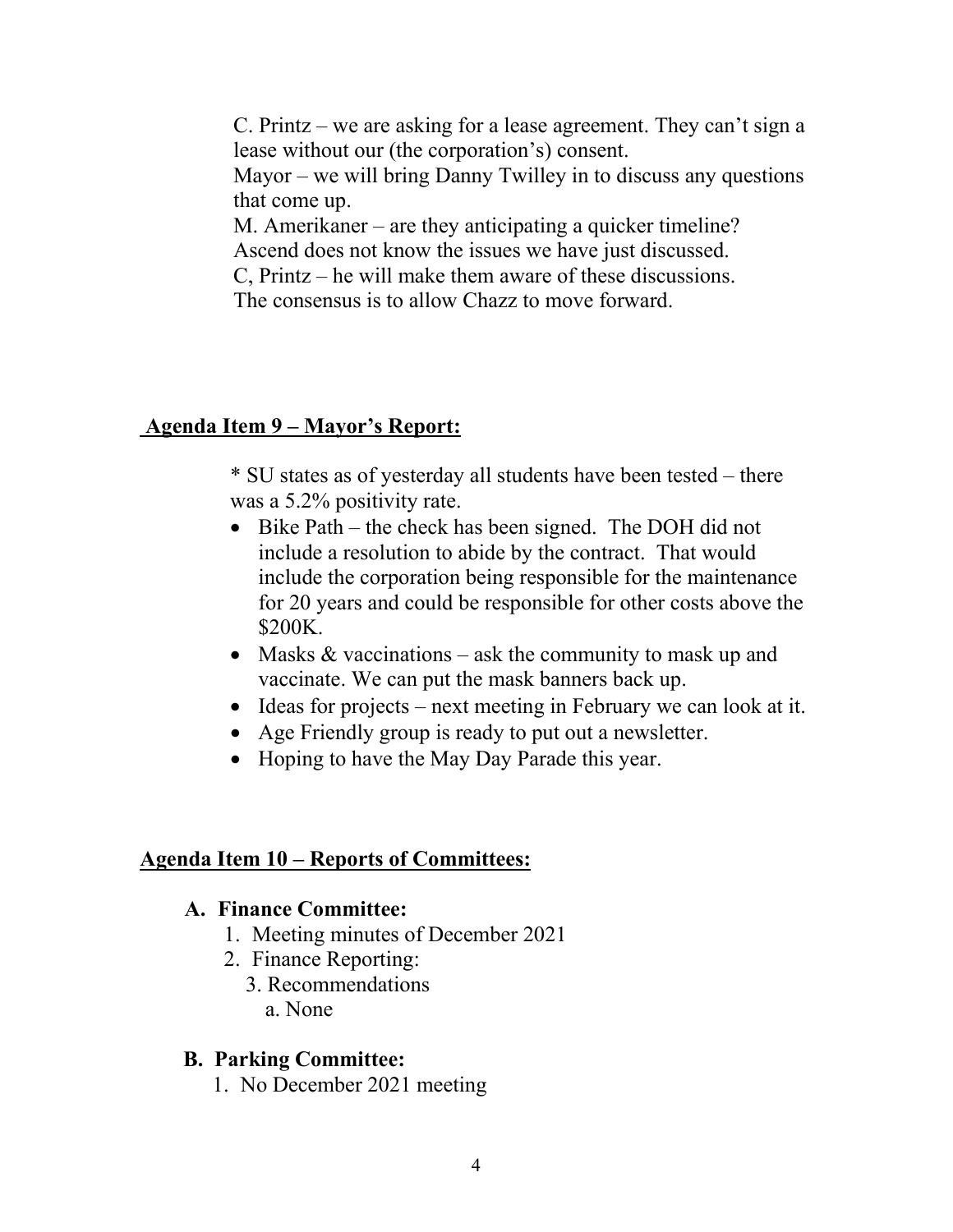2. Recommendations: None

### **C. Police Committee:**

- 1. No December 2021 meeting
- 2. Recommendations: None

### **D. Parks and Recreation Committee:**

- 1. No December 2021 meeting
- 2. Recommendations:
	- a. None

C. Roberts – the meetings have taken a break and will resume in early spring.

### **E. Public Works Committee:**

- 1. No December 2021 meeting
- 2. Recommendations: None

## **F. Path Advisory Committee**

- 1. No meeting in December 2021
- 2. Recommendations:
	- a. None

### **G. Grants Committee**

- 1. Meeting minutes of December 2021 not available at time of packet preparation.
- 2. Recommendations: None
- C. Stroech grant applications for the AED's and the tree inventory have been submitted.

Amy Boyd has been working hard on the Care's Act grant.

## **Agenda item 11 – Report of Commissions, Authority and Boards:**

### **1. Historic Landmarks Commission:**